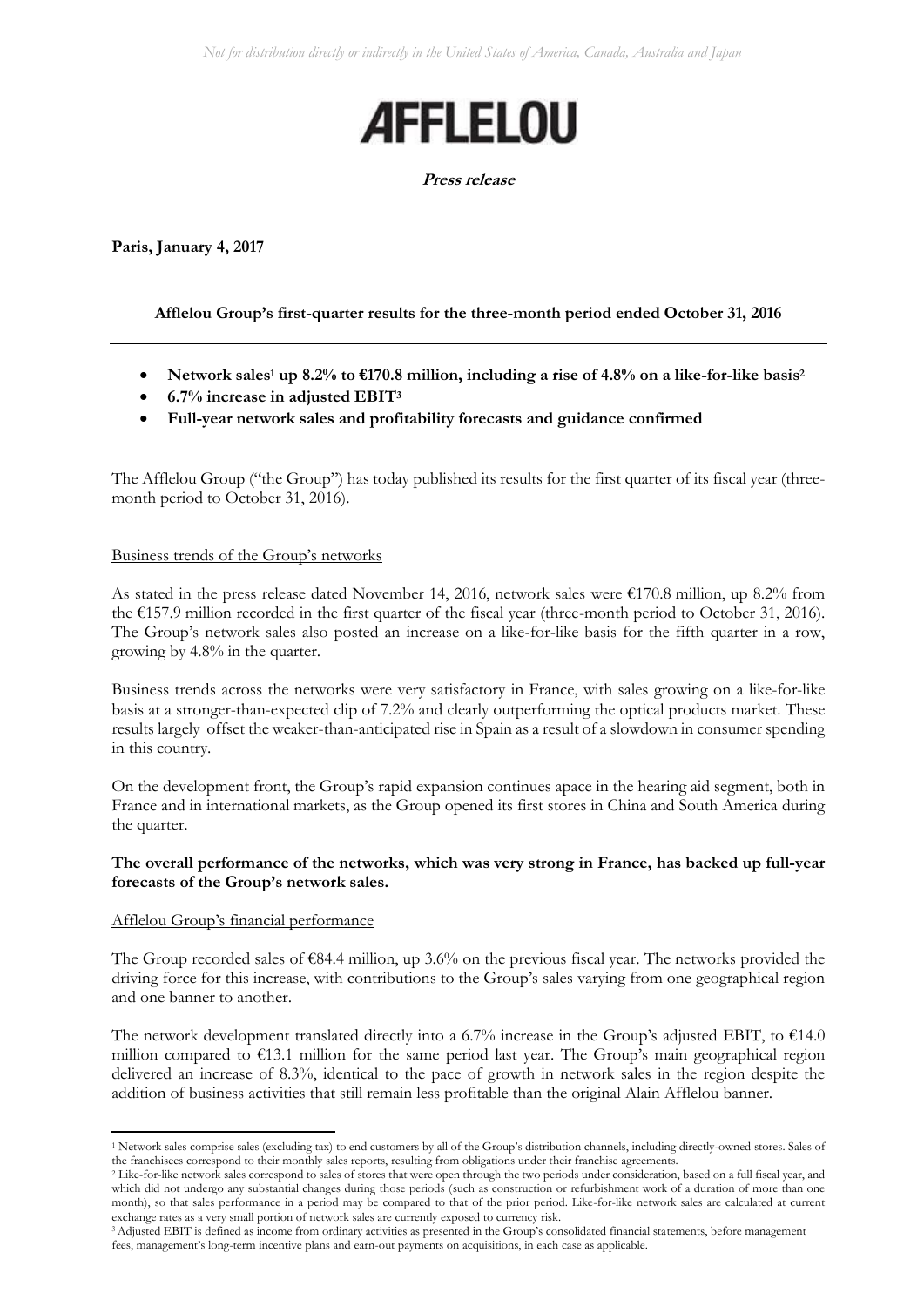### Outlook

Based on the first-quarter growth figures and current business trends, the Group is confirming the network sales guidance it published previously of between  $\epsilon$ 745 million and  $\epsilon$ 760 million (excluding taxes) for the fiscal year ending July 31, 2017. This represents an increase of between 7.6% and 9.7% on the previous fiscal year ended July 31, 2016. Naturally, full-year performance remains subject to economic conditions in the principal markets in which the Group operates. The Group is also reiterating its Adjusted EBIT forecast of around  $\epsilon$ 70 million in the fiscal year to July 31, 2017.

**Frédéric Poux, Chairman and Chief Executive Officer of the Afflelou Group, commented**: "*Our excellent results during the first quarter reflected the performance of our networks. Their expansion continues, with the first stores opening in Asia and Latin America during the quarter, while our core store base in France was on top form, delivering growth that exceeded our expectations. In this context, the Group's profitability improved as expected, reinforcing our confidence that we will reach our full-year targets and our longer-term objectives. Accordingly, an IPO, which will bolster our international expansion, remains on the agenda for the Group, subject to suitable market conditions.*"

#### **À propos du Groupe Afflelou :**

Founded in Bordeaux in 1972 by Alain Afflelou, the Group is one of Europe's leading franchisors of optical products and hearing aids. In 2015, the Group operated the largest franchise network of optical products (in terms of store numbers) and the Alain Afflelou banner ranked fourth in France with a 9% market share (in terms of store numbers), in a historically fragmented market that includes many independent retailers. The Group has a long-standing presence in France, but also a strong foothold in Spain, where it operates the third largest banner of optical products in terms of store numbers and the fourth largest in terms of revenue. The Group, which is continuing its global expansion, is present worldwide, with 1,395 stores in 13 countries as of July 31, 2016, including France and Spain– its main markets – as well as Andorra, Belgium, Luxembourg, Portugal, Switzerland, Algeria, , Côte d'Ivoire, Lebanon, Morocco, Senegal and Tunisia.

#### **Investor relations contact AFFLELOU**

André Verneyre, Head of financial operations and investor relations [averneyre@afflelou.net](mailto:averneyre@afflelou.net) + 33 01 49 37 73 50

#### **Press contact BRUNSWICK**

Domitille Harb and Morgane Le Gall [alainafflelou@brunswickgroup.com](mailto:alainafflelou@brunswickgroup.com) + 33 1 53 96 83 83

#### **Press contact AFFLELOU**

Laetitia Chevallier, Corporate communications manager [lchevallier@afflelou.net](mailto:lchevallier@afflelou.net) +33 1 49 37 74 51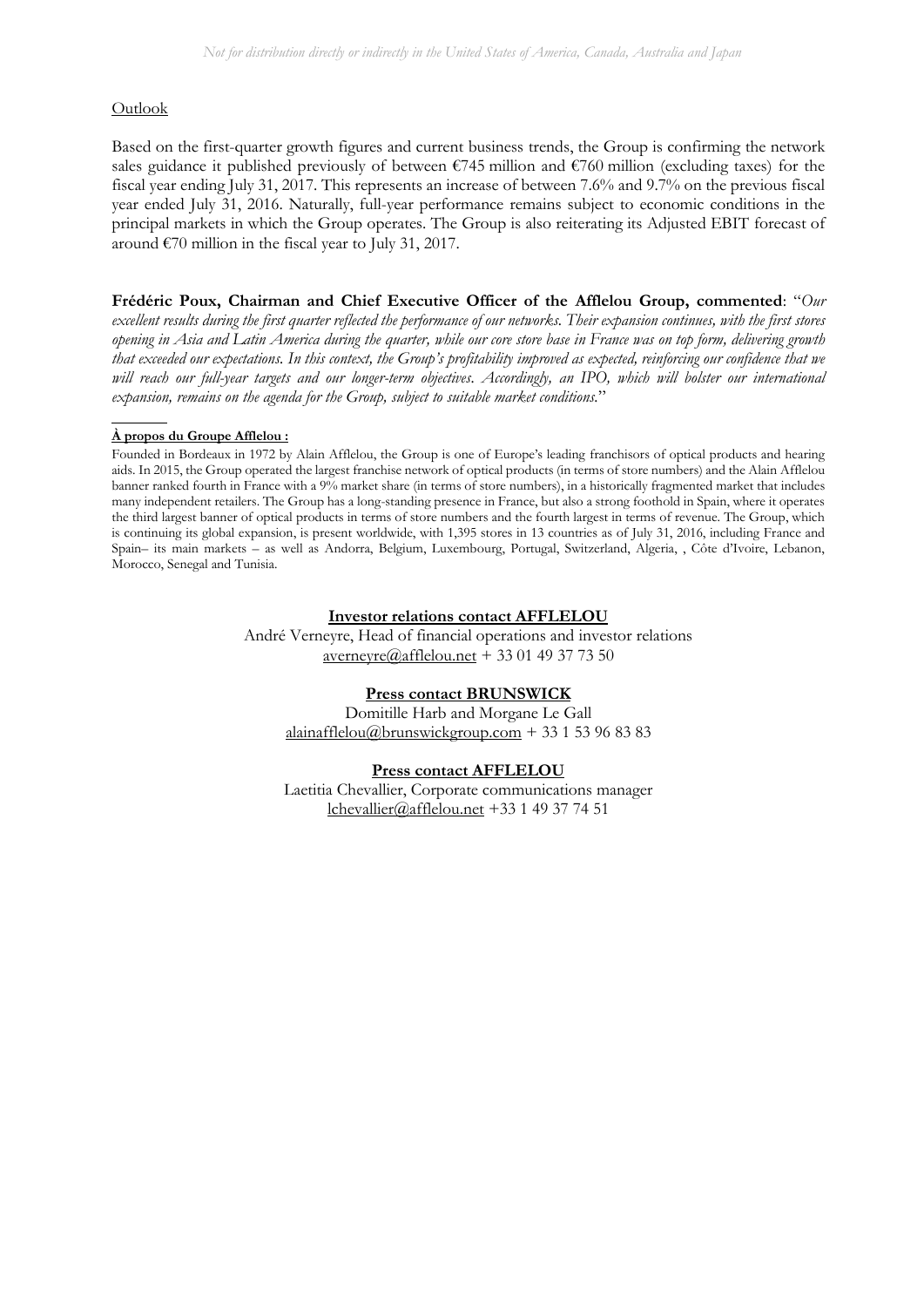*The Group's registration document registered under number I. 16-072 on October 17, 2016 with the French Autorité des marchés financiers (the "AMF") (the "Registration Document"), is available on the websites of the Group (www.afflelouipo.com) and of the AMF (www.amf-france.org) and free of charge and upon request to the Group. The Group draws the public's attention to Chapter 4, "Risk Factors" of the Registration Document.*

*The Registration Document does not constitute a prospectus within the meaning of Directive 2003/71/EC of the European Parliament at the Council of November 4, 2003, as amended. Any public offering of the Group's securities in France will only be made after the delivery by the AMF of a visa on a prospectus composed of the Registration Document and a securities note (including a summary of the prospectus) that will be subsequently submitted to the AMF.*

*No communication and no information in respect of this transaction or of the Group may be distributed to the public in any jurisdiction where a registration or approval is required. No steps have been or will be taken in any jurisdiction (other than France) where such steps would be required. The issue, the subscription for or the purchase of the Group's shares may be subject to specific legal or regulatory restrictions in certain jurisdictions. The Group assumes no responsibility for any violation of any such restrictions by any person. This announcement is not a prospectus within the meaning of Directive 2003/71/EC of the European Parliament at the Council of November 4th, 2003, as amended (the "Prospectus Directive").*

*With respect to the member States of the European Economic Area (each, a "relevant member State"), other than France, no action has been undertaken or will be undertaken to make an offer to the public of shares requiring a publication of a prospectus in any relevant member State. As a result, shares may only be offered in relevant member States (i) to qualified investors, as defined by the Prospectus Directive; or (ii) in any other circumstances, not requiring the Group to publish a prospectus as provided under article 3(2) of the Prospectus Directive.*

*The distribution of this press release is not made, and has not been approved, by an "authorized person" within the meaning of Article 21(1) of the Financial Services and Markets Act 2000. As a consequence, this press release is directed only at persons*  who (i) are located outside the United Kingdom, (ii) have professional experience in matters relating to investments and fall within *Article 19(5) ("investment professionals") of the Financial Services and Markets Act 2000 (Financial Promotions) Order 2005 (as amended), (iii) are persons falling within Article 49(2)(a) to (d) (high net worth companies, unincorporated associations, etc.) of the Financial Services and Markets Act 2000 (Financial Promotion) Order 2005 (as amended) or (iv) are persons to whom this press release may otherwise lawfully be communicated (all such persons mentioned in (i), (ii), (iii) and (iv) together being referred to as "Relevant Persons"). The shares are directed only at Relevant Persons and no invitation, offer or agreements to subscribe, purchase or otherwise acquire the shares may be proposed or made other than with Relevant Persons. Any person other than a Relevant Person may not act or rely on this document or any provision thereof. This press release is not a prospectus which has been approved by the Financial Conduct Authority or any other United Kingdom regulatory authority for the purposes of Section 85 of the Financial Services and Markets Act 2000.*

*This press release does not constitute or form a part of any offer or solicitation to purchase or subscribe for securities in France, the United States or any other jurisdiction. Securities may not be offered or sold in the United States unless they are registered under the U.S. Securities Act of 1933, as amended (the "U.S. Securities Act"), or as part of an exemption from registration. The shares of the Group have not been and will not be registered under the U.S. Securities Act and the Group does not intend to make a public offer of its shares in the United States.*

*The distribution of this press release in certain countries may constitute a breach of applicable law. The information contained in this document does not constitute an offer of securities for sale in Canada, Australia or Japan. This press release may not be published, forwarded or distributed, directly or indirectly, in Canada, Australia or Japan.*

*Certain industry and market data included in this press release has come from third-party sources. Third-party industry publications, studies and surveys generally state that the data contained therein have been obtained from sources believed to be reliable, but that there is no guarantee of the accuracy or completeness of such data. While the Group believes that each of these publications, studies and surveys has been prepared by reputable sources, it has not independently verified the data contained therein. In addition, certain of the industry and market data contained in this press release comes from the Group's own internal research and estimates based on the knowledge and experience of its management in the markets in which it operates. While the Group believes that such research and estimates are reasonable and reliable, they, and their underlying methodology and*